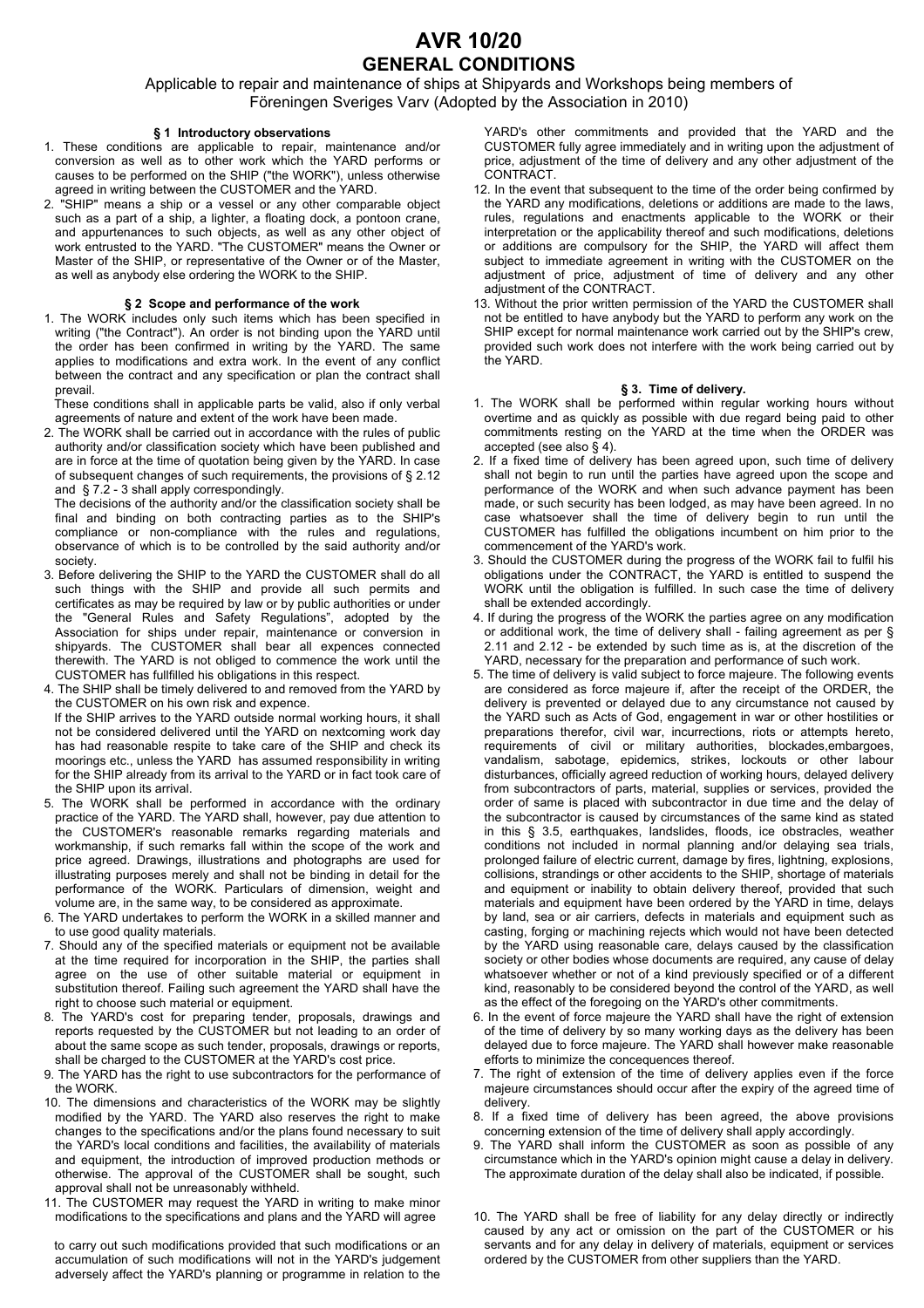11. The SHIP shall be considered as delivered by the YARD to the CUSTOMER when the SHIP leaves the YARD or when the YARD has completed the WORK and withdrawn its workmen from the SHIP, if for any reason whatsoever the SHIP remains at the YARD after such time.

# **§ 4. Lifting on slipway, docking**

 Any agreement on lifting on slipway or docking is subject to the provision that the slipway or dock may be reserved for another ship to which the YARD due to an emergency or to otherwise urgent reasons has deemed it necessary to give priority. In such case the YARD shall have the right to postpone the agreed time for lifting or docking and to extend the time of delivery correspondingly.

#### **§ 5. Protection, safety and order**

- 1. The "General Rules and Safety Regulations" adopted by the Association at the time of Contract shall apply as well as any laws, rules or regulations issued by any governemental or municipal authority.
- 2. The CUSTOMER is obliged to comply with environmental and safety laws, rules and regulations.
- 3. Costs, if any, resulting from or connected with the handling and/or collection, disposal, storage, transport or similar, of materials, waste, residues, etc. within the scope of laws, rules and regulations referred to in this paragraph, shall be borne by the CUSTOMER and are not included in the price for the WORK.

#### **§ 6. Surplus material**

- 1. Old materials substituted by new, and new surplus materials shall become the property of the YARD without compensation, unless otherwise agreed upon when signing the CONTRACT.
- 2. Upon delivery of the SHIP to the CUSTOMER, the CUSTOMER shall at its expence remove all materials and equipment belonging to him from the YARD. If such materials and equipment have not been removed within 30 days from the SHIP's leaving the YARD, the CUSTOMER shall be deemed to have waived his rights to such property which shall, instead, become the property of the YARD. In case removal not is done, the YARD shall in writing remind the CUSTOMER thereof within 20 days after the VESSEL left the YARD.

# **§ 7. Price**

- 1. If a fixed price for the WORK has been agreed, such price refers only to WORK which was included in the CONTRACT at the time when the price was agreed.
- 2. If a fixed price for the WORK has not been agreed, the price shall be determined as for work performed on time-and-material basis according to the YARD's standard debiting rules applicable at the time when the WORK is performed.
- 3. The price for modifications and for additional and extra work shall be determined as for work performed on time-and-material basis according to the aforementioned debiting rules.
- 4. The CUSTOMER shall reimburse the YARD for any additional cost which the YARD may incur owing to any delay caused by the CUSTOMER or by the CUSTOMER's employees and suppliers.
- 5. If the costs for the YARD are changed after the time of signing the Contract due to measures by Swedish or foreign authority, such as changes of taxes, custom duties or as a result of changes in current exchange rates, the contacted price shall be adjusted to such an extent as it is affected by the change in cost.
- 6. Price stated in offer or CONTRACT does not include VAT or other governmental duties referable to the invoiced amount. Such duties shall be paid by the CUSTOMER to the YARD if and when applicable.

# **§ 8. Payment**

- 1. During the progress of the WORK the YARD shall be entitled to receive payment on account covering all costs for the work performed including any agreed extra work. Payment shall be made in cash upon receipt of an invoice of account. Any balance shall be paid in cash on delivery.
- 2. The YARD shall be entitled to retain the SHIP as well as materials and equipment belonging to the SHIP or to the CUSTOMER until full payment has been made for all invoices on account and/or for the final invoice. Should the amount of payment be disputed, the CUSTOMER shall, on paying the full amount demanded by the YARD, have the right to call for a bank guarantee or other equivalent security being provided for the amount in dispute. The cost for such bank guarantee or security shall be borne by the CUSTOMER. In

 such case the YARD is not allowed to retain the SHIP. If the YARD does not want to provide a guarantee or other security for the amount in dispute, then the CUSTOMER is entitled to call for delivery of the SHIP against (a) payment of the amount not in dispute and (b) a bank guarantee or other equivalent security for the amount in dispute. If the CUSTOMER has provided such security, the CUSTOMER shall, for

the purpose of settling the dispute, refer the dispute to arbitration not later than three months after the date when the security was provided and failing such referal to arbitration the YARD shall have the right to get paid for the amount in dispute by enforcement of the set security.

- 3. Should the YARD have to exercise its right of retention, the YARD shall have the right, but no obligation, to take such measures which in judgement of the YARD are required for the maintenance of the SHIP. The CUSTOMER shall reimburse the YARD for the costs of such maintenance and for all other costs in connection with the exercise of the YARD's right of retention and with the recovery of its claim.
- 4. Counter-claims of the CUSTOMER, if any, not accepted by the YARD, shall not entitle the CUSTOMER to withhold any part of the payment demanded by the YARD.
- 5. If payment is not made when due, the CUSTOMER shall pay interest on the overdue amount at a rate corresponding to the delay interest according to the Swedish Act on interest on late payments.
- 6. Payment shall be made in Swedish kronor (SEK).

#### **§ 9. Tests and trials.**

- 1. The YARD shall have the right to perform any tests and trials which it considers necessary for the purpose of determining whether the delivery complies with the CONTRACT. The CUSTOMER shall be given the opportunity to participate in such tests and trials and to supervise the work. The YARD shall notify the CUSTOMER of such tests and trials. The YARD may cause their own workmen or employees to operate the machinery of the SHIP during quay and sea trials. At the request of the YARD the SHIP's crew shall, without any cost to the YARD, operate the SHIP and its machinery during trials. During trials the YARD shall also have the right to use, free of cost, any fuel, oils, etc being on board the SHIP. Before and after the trials the representatives of the YARD shall be entitled to make all investigations, measurements and observation on board which the YARD may consider necessary for satisfactory performance and control of the trials, and they shall have full access to existing relevant information.
- 2. During tests and trials the CUSTOMER shall bear the sole risk and responsibility for the SHIP and the navigation of the SHIP, its machinery, equipment and any damage caused by or to the SHIP.

#### **§ 10. Drawings and particulars of weight**

- 1. At the request of the YARD, and without any charges to the YARD the CUSTOMER shall make available to the YARD all drawings and descriptions of the SHIP which the YARD may require as a basis for preparing calculations, drawings, specifications and the like for the performance of the WORK.
- 2. The YARD shall retain the copyright to drawings, casting patterns, calculations, particulars of weight and volume etc. which have been prepared or supplied by the YARD. The CUSTOMER may not use these contrary to the interests of the YARD and may not entrust them to any third party or let such party use them without the written consent of the YARD. This shall apply also to drawings etc. included in the delivery. Reciprocally, the YARD may not make drawings, patterns etc. belonging to the CUSTOMER available to any third party without the consent of the CUSTOMER. Drawings, models, etc separately ordered from the YARD and paid by the CUSTOMER shall be the property of the CUSTOMER.
- 3. If the WORK is to be performed according to drawings, models or other instructions of whatever kind provided by the CUSTOMER, the CUSTOMER shall warrant towards the YARD that no patent, trademark, copyright or any other right of third parties will be infringed thereby, and the CUSTOMER shall indemnify and hold the YARD harmless from and against any claims of third parties arising therefrom.
- 4. The YARD shall not later than at the beginning of the guarantee period free of charge provide the CUSTOMER informations and drawings sufficiently clear to allow the CUSTOMER to arrange starting up, operation and maintenance (including running repairs, dismounting and remounting). Such documents to be in Swedish unless otherwise agreed upon.

## **§ 11. Guarantee**

- 1. The YARD shall at its own yard, replace any defective material supplied and repair any deficiency in the WORK performed by the YARD in accordance with the terms and conditions of this paragraph provided the CUSTOMER has fullfilled all his obligations to the YARD.
- 2. The guarantee shall apply only to the WORK performed and materials supplied by the YARD and/or by its subcontractors and suppliers (hereinafter referred to in this paragraph as "the YARD").
- 3. Notice of complaint in respect of defects in materials supplied by the YARD or in the workmanship of the YARD shall be given by the CUSTOMER immediately upon discovery of such defects and if possible prior to the delivery date.
- 4. Upon delivery the YARD shall be discharged from all liability for any defects except for those defects in materials and workmanship existing at the time of such delivery and which the CUSTOMER could not reasonably have discovered before or at the time of delivery, provided that notice in respect of such latent defects is given in writing to the YARD within three months from the date of delivery in case of repairs and conversions, or within one year from the date of delivery in case of new installations.